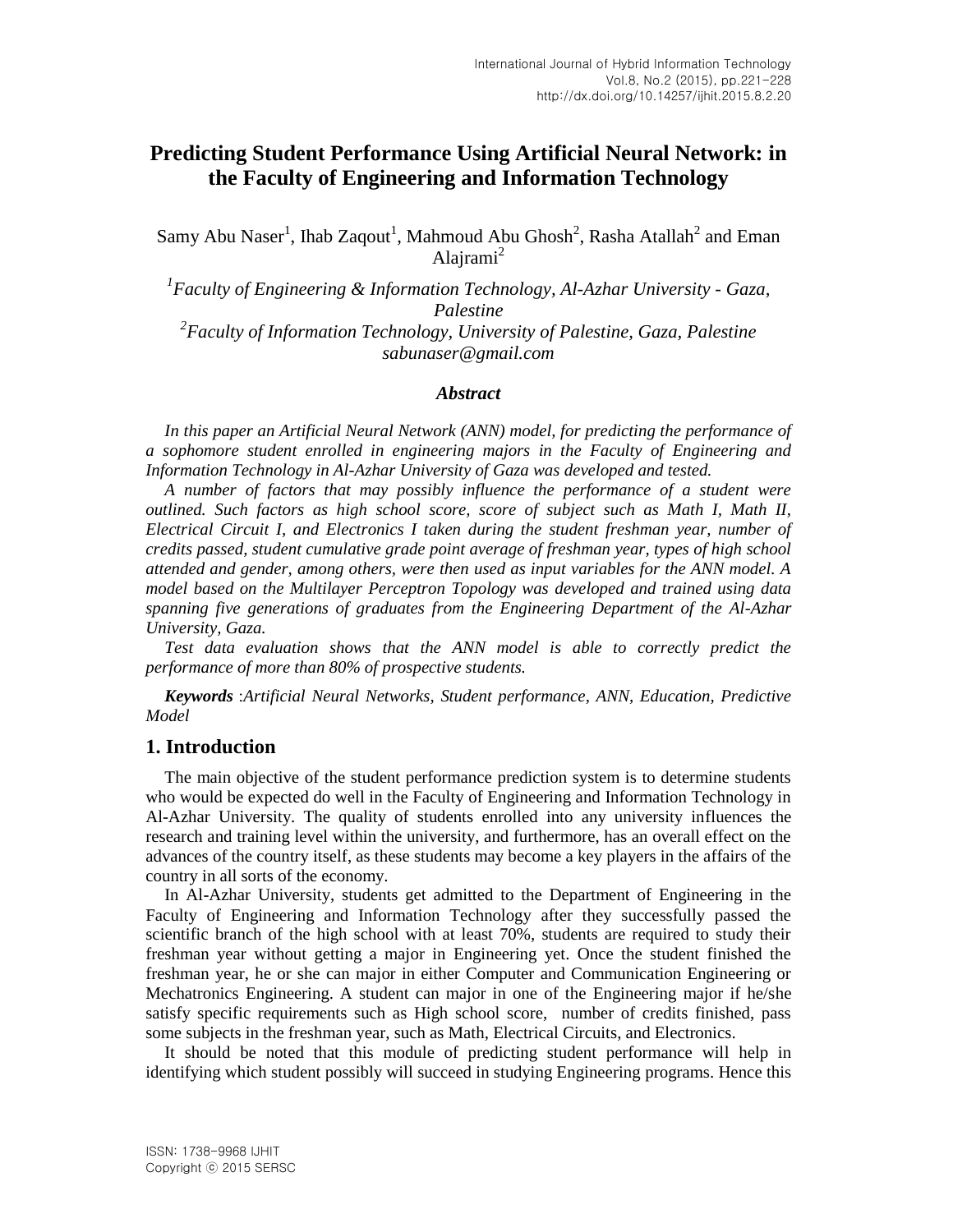study takes an Engineering approach to make the process a student selecting an Engineering major more effective and efficient. Specifically the study seeks to explore the possibility of using an Artificial Neural Network model to predict the performance of a student before he/she starts his/her sophomore year in Engineering studies.

Naturally one expects the performance of a student to be some type of function with a number of factors (arguments) involving his background and intelligence. It is on the other hand apparent that it will be pretty difficult finding a mathematical model that may adequately model this performance/factors relationship. However one realistic approach for predicting the performance of a student might be by studying his historical data of past students' background and their associated performances.

A practical approach to this type of problem is to apply common regression analysis in which historical data are best fitted to some function. The result is an equation in which each of the inputs xj is multiplied by a weight wj; the sum of all such products and a constant  $\theta$ , then gives an estimate of the output  $y = \sum w_i x_i + \theta$ , where j=0..n.

The problem here is the complexity of selecting a proper function competent of capturing all forms of data associations as well as automatically adjusts output in case of further information, because the performance of a candidate is controlled by a number of factors, and this control/association is not going to be any straightforward well-known regression model.

An artificial neural network, which emulates the human brain in solving a problem, is a more common approach that can tackle this kind of problem. Thus, the attempt to put up an adaptive system such as Artificial Neural Network to predict the performance of a student based on the consequence of these factors.

The aims of this study are:

- *to identify some suitable factors that affect a student performance,*
- *to convert these factors into forms appropriate for an adaptive system coding, and*
- *to model an Artificial Neural Network that can be used to predict a student performance based on some predetermined data for a given student.*

#### **2. Literature Review**

Abu Naser employed Artificial Neural Networks [1] and expert systems [2-6] to obtain knowledge for the learner model in the Linear Programming Intelligent Tutoring System to be able to determine the academic performance level of the learners in order to offer the learner the suitable difficulty level of linear programming problems to solve. Feed forward Backpropagation algorithm was trained with a group of learners data to predict their academic performance. The accuracy of predicting the performance of the learners were very high and thus states that the Artificial Neural Network is skilled enough to make suitable predictions.

Kanakana and Olanrewaju [11] used Artificial Neural Network and linear regression models to predict student performance after access to higher education. Data received from the Tshwane University of Technology was utilized for the study. The total Average Point Scores (APS) students obtained in grade 12 was employed as input variable. The results indicated a better agreement between ANN model prediction and observed values compared to those in the linear regression.

Kyndt *et al.* in their study predicted general academic performance in the first bachelor year educational sciences, based on students' motivation, approaches to learning, working memory capacity and attention using a neural network analysis. Participants in this study were 128 university students. Results showed that working memory capacity and attention are both good predictors of academic performance, especially for the best and weakest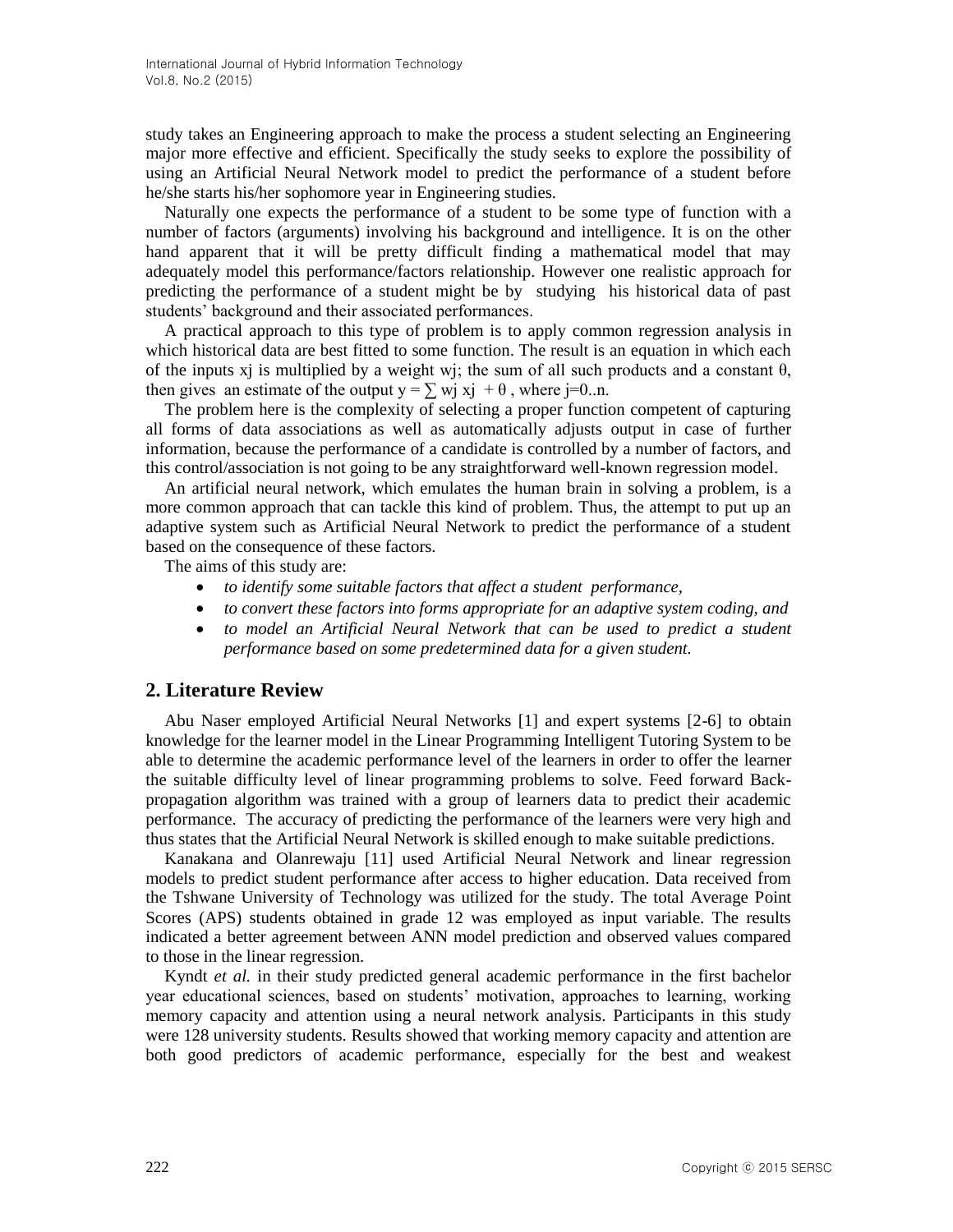performers of the group. Students' motivation and approaches to learning were good predictors for the group of students whose performance was in the middle 60% [12].

Mukta and Usha carried out an analysis to predict the academic performance of business school graduates using neural networks and traditional statistical techniques and the results were compared to evaluate the performance of these techniques. The underlying constructs in a traditional business school curriculum were also identified and its relevance with the various elements of admission process were presented [13].

Stamos and Andreas presented a model using an artificial neural for predicting student graduation outcomes. The network was developed as a three-layered perceptron and was trained using the backpropagation principles. For training and testing various experiments were executed. In these experiments, a sample of 1,407 profiles of students was used. The sample represented students at Waubonsee College and it was divided into two sets. The first set of 1,100 profiles was used for training and the remaining 307 profiles were used for testing. The average predictability rate for the training and test sets were 77% and 68%, respectively [14].

# **3. The Artificial Neural Networks**

An Artificial Neural Network (ANN) is an arithmetical model that is motivated by the organization and/or functional feature of biological neural networks. A neural network contains an interrelated set of artificial neurons, and it processes information using a connectionist form to computation. As a general rule an ANN is an adaptive system that adjusts its structure based on external or internal information that runs through the network during the learning process. Recent neural networks are non-linear numerical data modeling tools. They are usually used to model intricate relationships among inputs and outputs or to uncover patterns in data. ANN has been applied in numerous applications with considerable attainment [7-8]. For example, ANN have been effectively applied in the area of prediction, handwritten character recognition, evaluating prices of lodging [9-10].

Neurons are often grouped into layers. Layers are groups of neurons that perform similar functions. There are three types of layers. The input layer is the layer of neurons that receive input from the user program. The layer of neurons that send data to the user program is the output layer. Between the input layer and output layer are hidden layers. Hidden layer neurons are only connected only to other neurons and never directly interact with the user program. The input and output layers are not just there as interface points. Every neuron in a neural network has the opportunity to affect processing. Processing can occur at any layer in the neural network. Not every neural network has this many layers. The hidden layer is optional. The input and output layers are required, but it is possible to have on layer act as both an input and output layer [10].

ANN learning can be either supervised or unsupervised. Supervised training is accomplished by giving the neural network a set of sample data along with the anticipated outputs from each of these samples. Supervised training is the most common form of neural network training. As supervised training proceeds the neural network is taken through several iterations, or epochs, until the actual output of the neural network matches the anticipated output, with a reasonably small error. Each epoch is one pass through the training samples. Unsupervised training is similar to supervised training except that no anticipated outputs are provided. Unsupervised training usually occurs when the neural network is to classify the inputs into several groups. The training progresses through many epochs, just as in supervised training. As training progresses the classification groups are "discovered" by the neural network [9].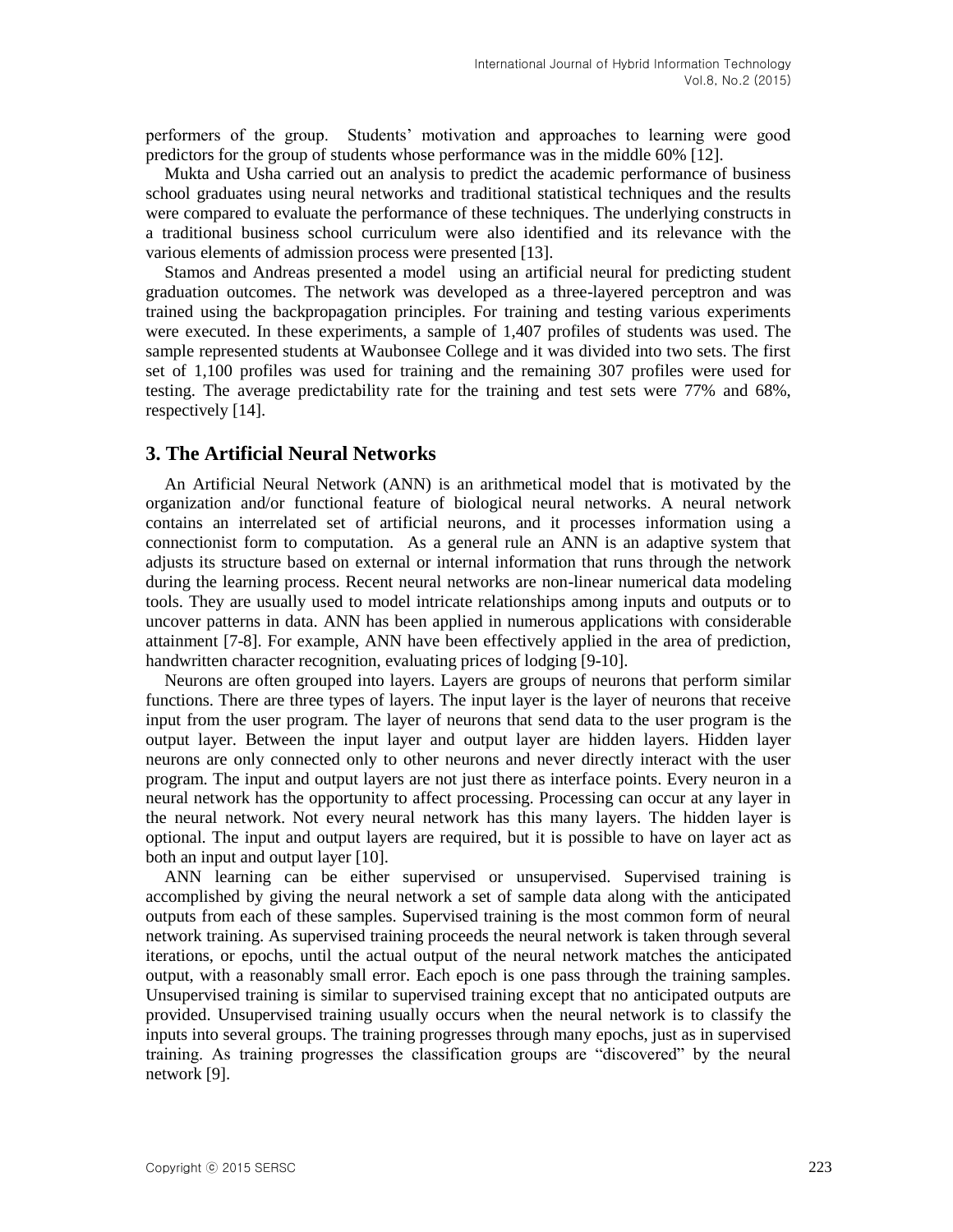Training is the process by which these connection weights are assigned. Most training algorithms begin by assigning random numbers to the weight matrix. Then the validity of the neural network is examined. Next the weights are adjusted based on how valid the neural network performed. This process is repeated until the validation error is within an acceptable limit [8].

Validation of the system is done once a neural network has been trained and it must be evaluated to see if it is ready for actual use. This final step is important so that it can be determined if additional training is required. To correctly validate a neural network validation data must be set aside that is completely separate from the training data [10].

About 60% of the total sample data was used for network training in this paper. About 30% of the total sample data served as test and the remaining 10% used for validation of the system.

# **4. Methodology**

By looking deeply through the literature and soliciting the experience of human experts on student performance, a number of factors that are considered to have an effect on the performance of a sophomore student were outlined. These factors were cautiously studied and synchronized into a convenient number appropriate for computer coding within the environment of the ANN modeling. These factors were classified as input variables. The output variables embody some likely levels of performance of a student in terms of Al-Azhar University grading system.

#### **4.1. The Input Variables**

The input variables identified are those which can simply be obtained from student file and registrar system. The input variables are:

- *1. High School score,*
- *2. Results in Math I in the student freshman year,*
- *3. Results in Math II in the student freshman year,*
- *4. Results in Electrical Circuits in the student freshman year,*
- *5. Results in Electronics I in the student freshman year,*
- *6. Number of credits passed in the student freshman year,*
- *7. CGPA of the freshman year,*
- *8. Type of High school whether it is private or public,*
- *9. Location of high School, whether it is in Palestine or outside, and*
- *10. Student's Gender.*

| S/N | Input<br>variable    | Domain                      |        | S/N | Input<br>variable           | Domain                               |             |
|-----|----------------------|-----------------------------|--------|-----|-----------------------------|--------------------------------------|-------------|
|     | High School<br>score | Above 80%<br>75-79<br>70-74 | ↑<br>3 | 6   | Number of credits<br>passed | 32 hours<br>26-31<br>24-25           | ↑<br>3      |
| 2   | Math I               | Above 85%<br>75-84<br>60-74 | C<br>3 | ⇁   | CGPA of freshman Year       | Above 90%<br>80-89<br>70-79<br>65-69 | ◠<br>3<br>4 |

#### **Table 1. Input Data Transformation**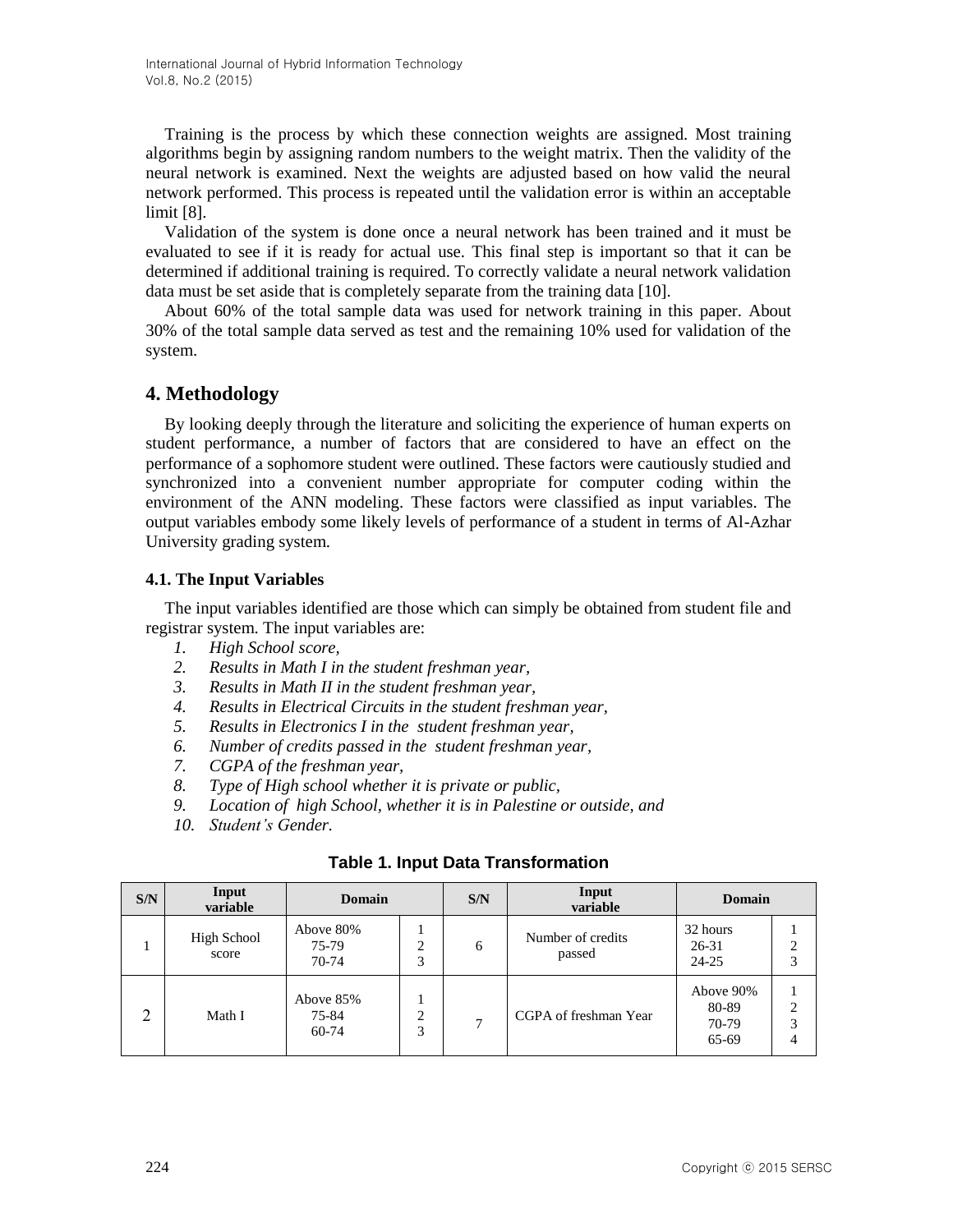| 3              | Math II              | Above 85%<br>75-84<br>60-74 | C<br>3 | 8  | Zone of High school<br>attended | Palestine<br>Outside of<br>Palestine | C |
|----------------|----------------------|-----------------------------|--------|----|---------------------------------|--------------------------------------|---|
| $\overline{4}$ | Electrical Circuit I | Above 85%<br>75-84<br>60-74 | ◠<br>3 | 9  | Type of High School             | Private<br>Public                    | ◠ |
| 5              | Electronics I        | Above 85%<br>75-84<br>60-74 | C<br>3 | 10 | Gender                          | Male<br>Female                       | ◠ |

These factors were converted into a format suitable for neural network analysis as shown in Table1.

## **4.2. The Output Variable**

The output variable represents the performance of a student on graduation. The output variable is based on the current grading system used in Al-Azhar University. However, for the scope of this paper, the domain of the output variables represents some range of Cumulative Grade Point Averages (CGPA).

| S/N | Output<br><b>Variable</b> | <b>CGPA</b>           |
|-----|---------------------------|-----------------------|
| 1   | Excellent                 | 90% and above         |
| 2   | Very Good                 | 80% and less than 90% |
| 3   | Good                      | 70% and less than 80% |
| 4   | Poor                      | 65% and less than 70% |

#### **Table 2. Output Data Transformation**

Table 2 shows the classification of the output variable chosen which are in compliant with the grading system in Al-Azhar University in Gaza.

# **5. Design of the Neural Networks**

#### **5.1. Network Architecture**

The network is a multilayer perceptron neural network using the linear sigmoid activation function as seen in Figure 1.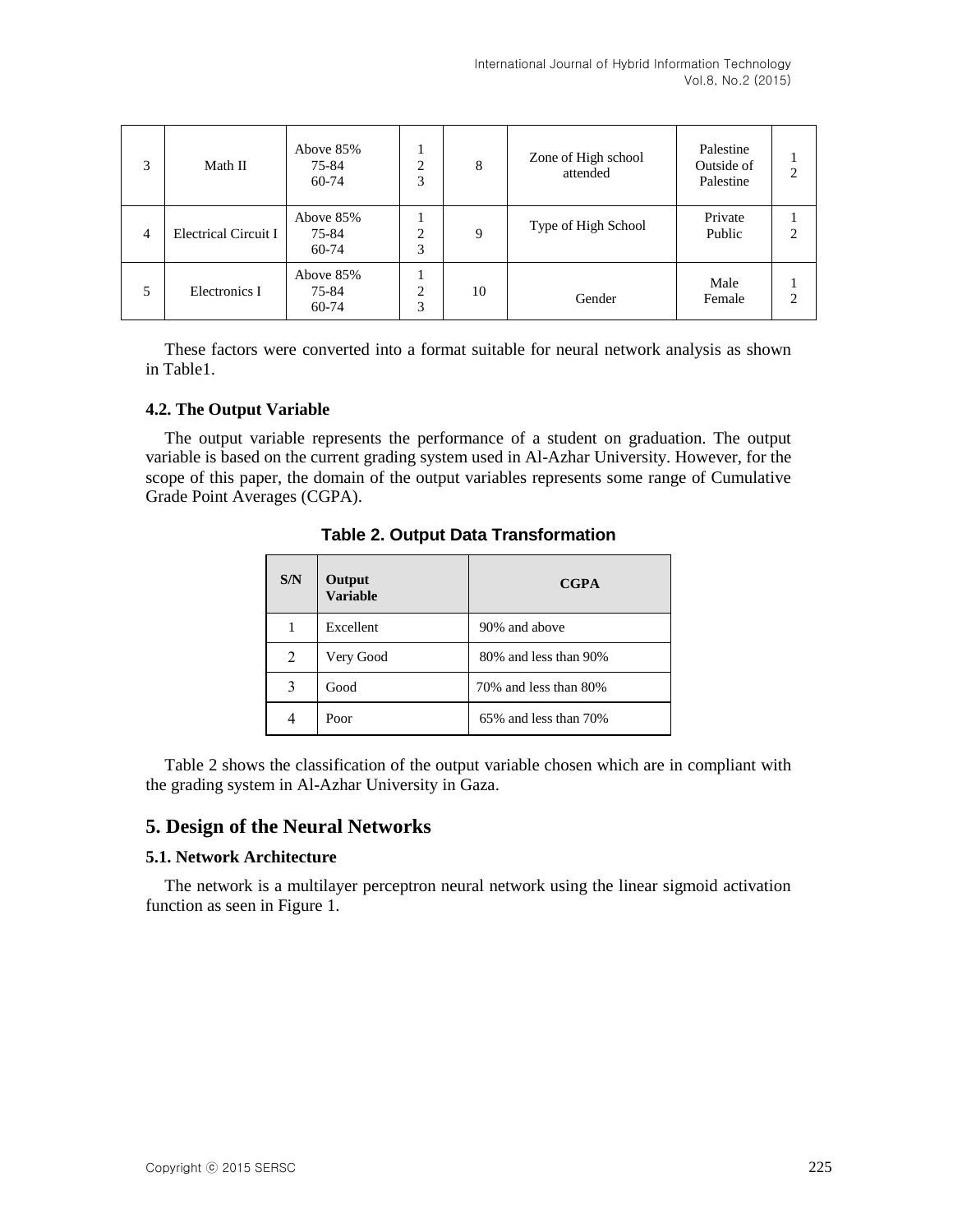

**Figure 1. Artificial Neural System Architecture**

#### **5.2. The Back-propagation Training Algorithm**

- Initialize each  $w_i$  to some small random value
- Until the termination condition is met, Do
	- For each training example  $\langle (x_1,...x_n),t\rangle$  Do
		- Input the instance  $(x_1,...,x_n)$  to the network and compute the network outputs  $o_k$
		- For each output unit k:  $\delta_k = o_k(1-o_k)(t_k-o_k)$
		- For each hidden unit h:  $\delta_h = o_h(1-o_h) \Sigma_k w_{h,k} \delta_k$
		- For each network weight  $w_i$  Do
		- $-$  w<sub>i,j</sub>=w<sub>i,j</sub>+ $\Delta$ w<sub>i,j</sub>,where  $\Delta$ w<sub>i,j</sub>=  $\eta \delta$ <sub>i</sub> x<sub>i,j</sub> and  $\eta$  is the learning rate.

# **6. Evaluation of Neural Network**

As stated earlier, the purpose of this experiment was to predict the sophomore student performance in the Faculty of Engineering and Information Technology. We used feed forward Backpropagation, which provides the facility to implement and test the neural network and its learning algorithm. Our neural network is a feed-forward network, with Single input layer (10 inputs), a hidden layer (6 inputs) and a single Output layer (4 outputs).

A total of 150 sophomore students records were used in the analysis. About 60% of the total data (*i.e.* 90 students) were used as the training set, 30% (*i.e.* 45 students) as the testing set, and 10% (*i.e.* 15 students) used for cross validation.

After the training and cross validation, the network was tested with the test data set and the following results were obtained. This involves given the input variable data to the network without the output variable results. The output from the network is then compared with the actual variable data.

The neural network was able to predict accurately 11 out of 13 for the excellent data (which represents students CGPA in range of 90% to 100%), 10 out of 12 of the very good data (which represents students with CGPA in range of 80% to less than 90%) and 9 out of 11 of the good data (which represents students with CGPA in range of 70% to less than 80%), and 8 out of 9 of the poor data (which represents students with CGPA in range 65% and less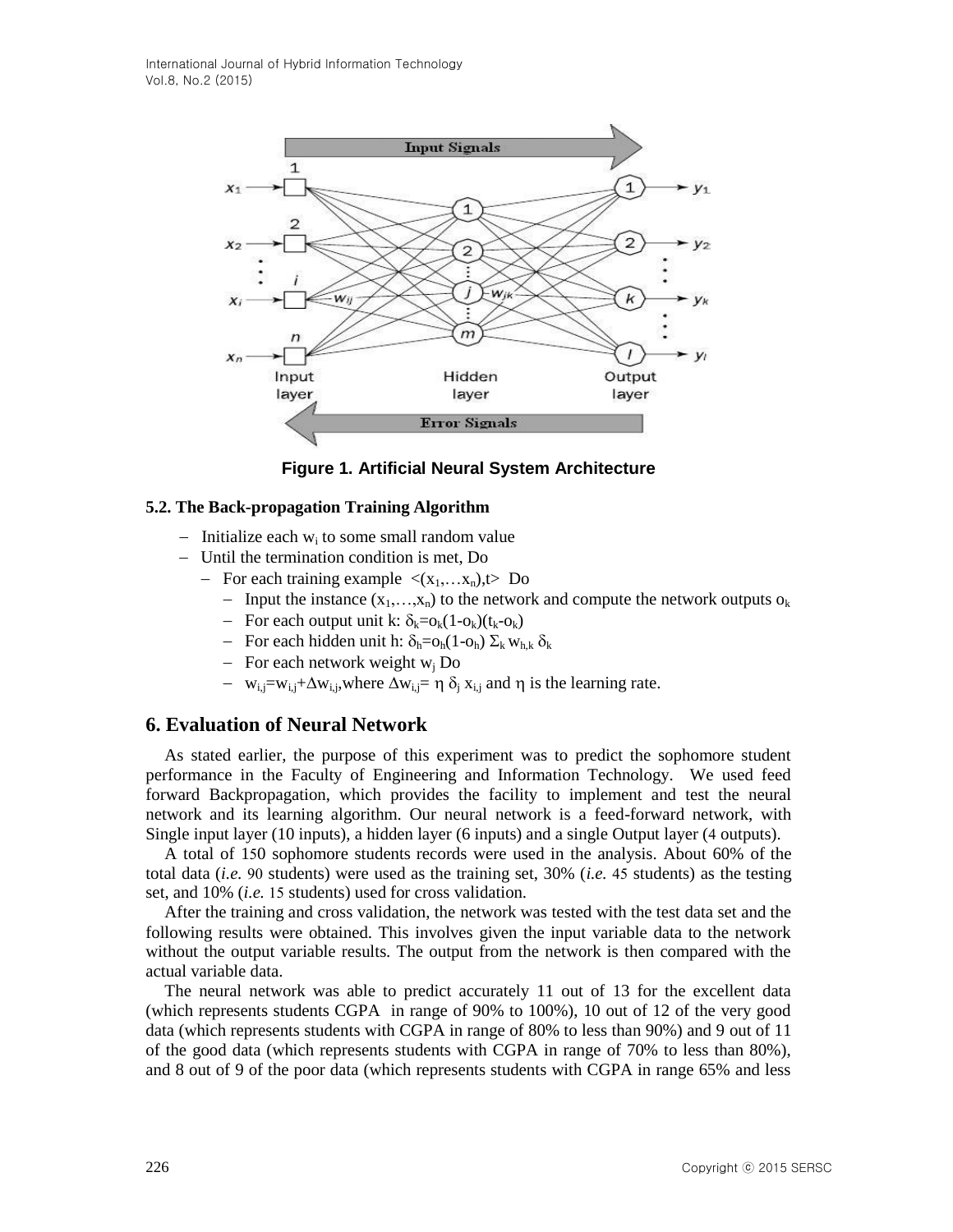than 70%) used to test the Network's topology. This gives an accuracy of 85% for Excellent, 83% for Very Good, 82% for Good, and 88% for the Poor classification. This indicates an overall accuracy of 84.6% for the Artificial Neural network's which a good performance (See Figure 2) is.



**Figure 2. Performance of the Neural Network Model**

# **7. Conclusion**

An artificial Neural Network model for predicating student performance in the Faculty of Engineering and Information Technology was presented. The model used feed forward backpropagation algorithm for training. The factors for the model were obtained from student registration records. The model was tested and the overall result was 84.6%. This study showed the potential of the artificial neural network for predicating student performance.

# **References**

- [1] S. Abu Naser, "Predicting Learners Performance Using Artificial Neural Networks In Linear Programming Intelligent Tutoring Systems", IJAIA, vol. 3, no. 2, **(2012).**
- [2] S. Abu Naser and Abu O. Zaiter, "An Expert System For Diagnosing Eye Diseases Using Clips", Journal of Theoretical and Applied Information Technology, vol. 5, no. 4, **(2008).**
- [3] S. Abu Naser and A. Akkila, "A proposed Expert System for Skin Diseases Diagnosis", Journal of Applied Sciences Research, vol. 4, no. 12, **(2008).**
- [4] S. Abu Naser, M. Baraka and A. Baraka, "A Proposed Expert System For Guiding Freshman Students In Selecting A Major In Al-Azhar University", Gaza, Journal of Theoretical and Applied Information Technology, vol. 4, no. 9, **(2008).**
- [5] S. Abu Naser, K. Kashkash and M. Fayyad, "Developing an Expert System for Plant Disease Diagnosis", Journal of Theoretical and Applied Information Technology, vol. 1, no. 2, **(2008).**
- [6] S. Abu Naser, A. Al-Masri, Y. Abu Sultan and I. Zaqout, "A Prototype Decision Support System for Optimizing the Effectiveness of E-learning in Educational Institutions", International Journal of Data Mining & Knowledge Management Process (IJDKP), vol. 1, no. 4.
- [7] A. Lotfi and A. Benyettou, "Using Probabilistic Neural Networks for Handwritten Digit Recognition", Journal of Artificial Intelligence, vol. 4, no. 4, **(2011).**
- [8] P. Khanale and S. Chitnis, "Handwritten Devanagari Character Recognition using Artificial Neural Network", Journal of Artificial Intelligence, vol. 4, no. 1, **(2011).**
- [9] P. Eriki and R. Udegbunam, "Application of neural network in evaluating prices of housing units in Nigeria: A preliminary investigation", J. of Artificial Intelligence, vol. 3, no. 1, **(2010).**
- [10] H. Martin and D. Howard, "Neural Network Design", 2nd Edition, Martin Hagan **(2014).**
- [11] G. Kanakana1, and A. Olanrewaju, "Predicting student performance in Engineering Education using an artificial neural network at Tshwane university of technology", ISEM 2011 Proceedings, **(2011)** September 21-23, Stellenbosch, South Africa.